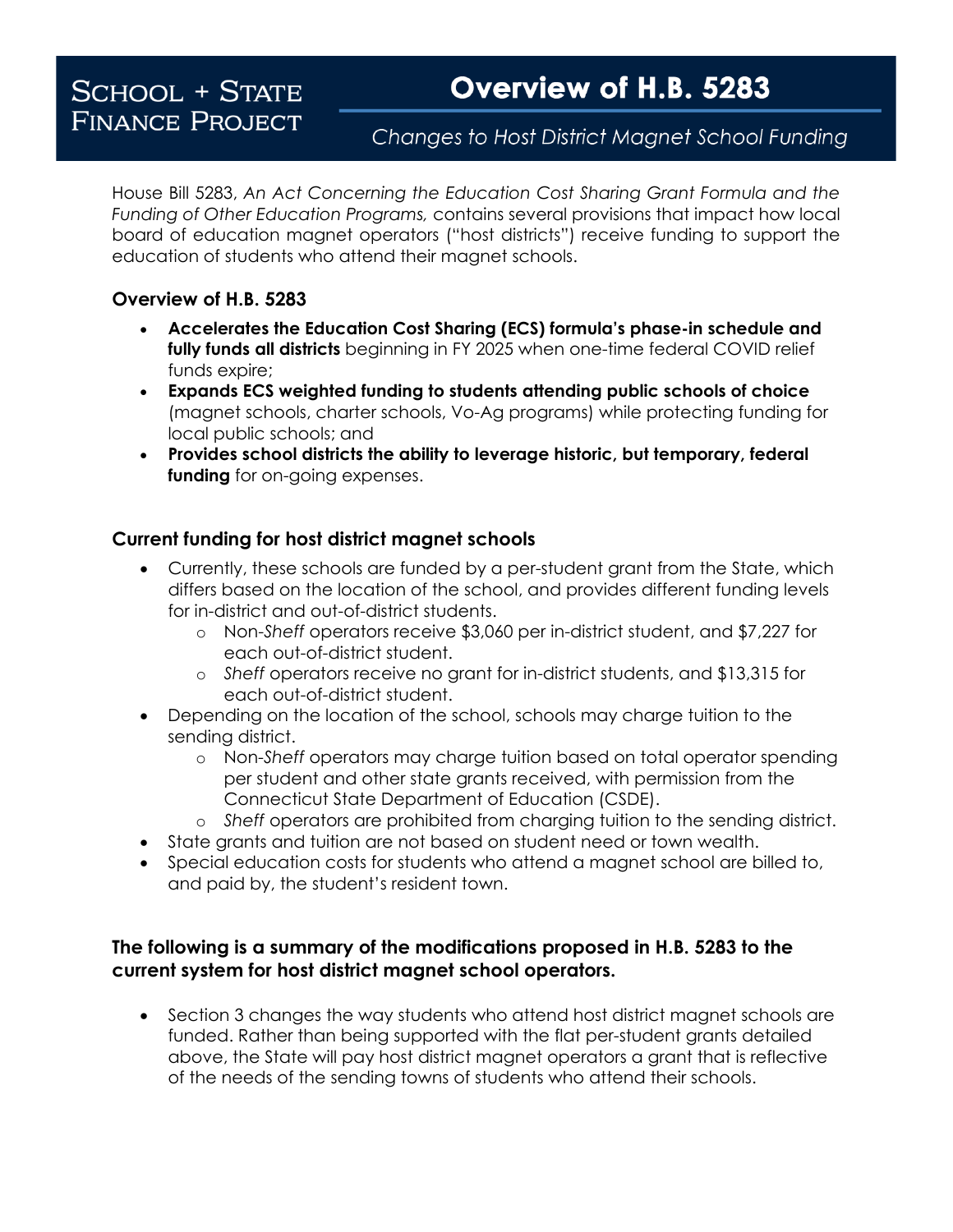- o Host district magnet operators will receive a weighted funding amount per student for each magnet school student they educate.
	- Each sending town has a weighted funding amount per student (lines 220-223) that is based upon the general needs of the students in that town.
	- The formula begins with a foundation amount of \$11,525, or the cost to educate a student without additional learning needs (lines 162-169).
	- The foundation is then multiplied by the number of need students in a sending town. The result of this calculation is then divided by the town's resident student count to derive a weighted funding amount per student (lines 220-223). The weighted need student count of the sending district is calculated as follows:
		- The total number of students enrolled in the local public school district; plus
		- 30% of the number of students who are eligible for free or reduced-price lunch (FRPL); plus
		- 15% of the number of students who reside in a district with concentrated poverty, which is triggered when more than 60% of students qualify for FRPL; plus
		- 25% of the number of students who are English Learners.
	- Operators will receive a grant that is the sum of all of the weighted per-student grants it receives (lines 227-228).
	- For example: if X district receives \$12,000 per student under the ECS formula, and if a student who resides in X district decides to attend a magnet school operated by Y district, Y district would receive a \$12,000 grant from the State for each student from X district that exercised choice and attended Y district.
- Section 5 removes the existing magnet school grant program and tuition structure for host district magnet schools, as the new funding system is based upon grants calculated in Section 3.
- Lines 377-380 clarify the current practice that students enrolled in interdistrict magnet schools are counted in the ECS resident student count of the district in which the student resides, starting in FY 2025.
- To ensure payment of the new grant system, lines 395-403 entitle host district magnet school operators to the choice program grant created in Sec. 3 in FY 2025 and future vears.
- The bill provides a hold harmless to all operators in lines 395-403 of Section 5 to ensure no magnet school operator receives a per-student grant from the State, as a result of the modifications in the bill, that is less than the per-student total funding (state and local tuition for general education) that the operator received for the year prior to the bill's enactment.
	- o This hold harmless is in effect for FY 2025, and annually thereafter, and is based on FY 2024 per-student total funding.
- As the new grant system will replace the flat per-student amounts, lines 381-395 and 573-581 eliminate the existing interdistrict magnet school state operating grant, starting in FY 2025. Similarly, lines 772-790 remove the existing magnet school grant payment schedule starting in FY 2025.